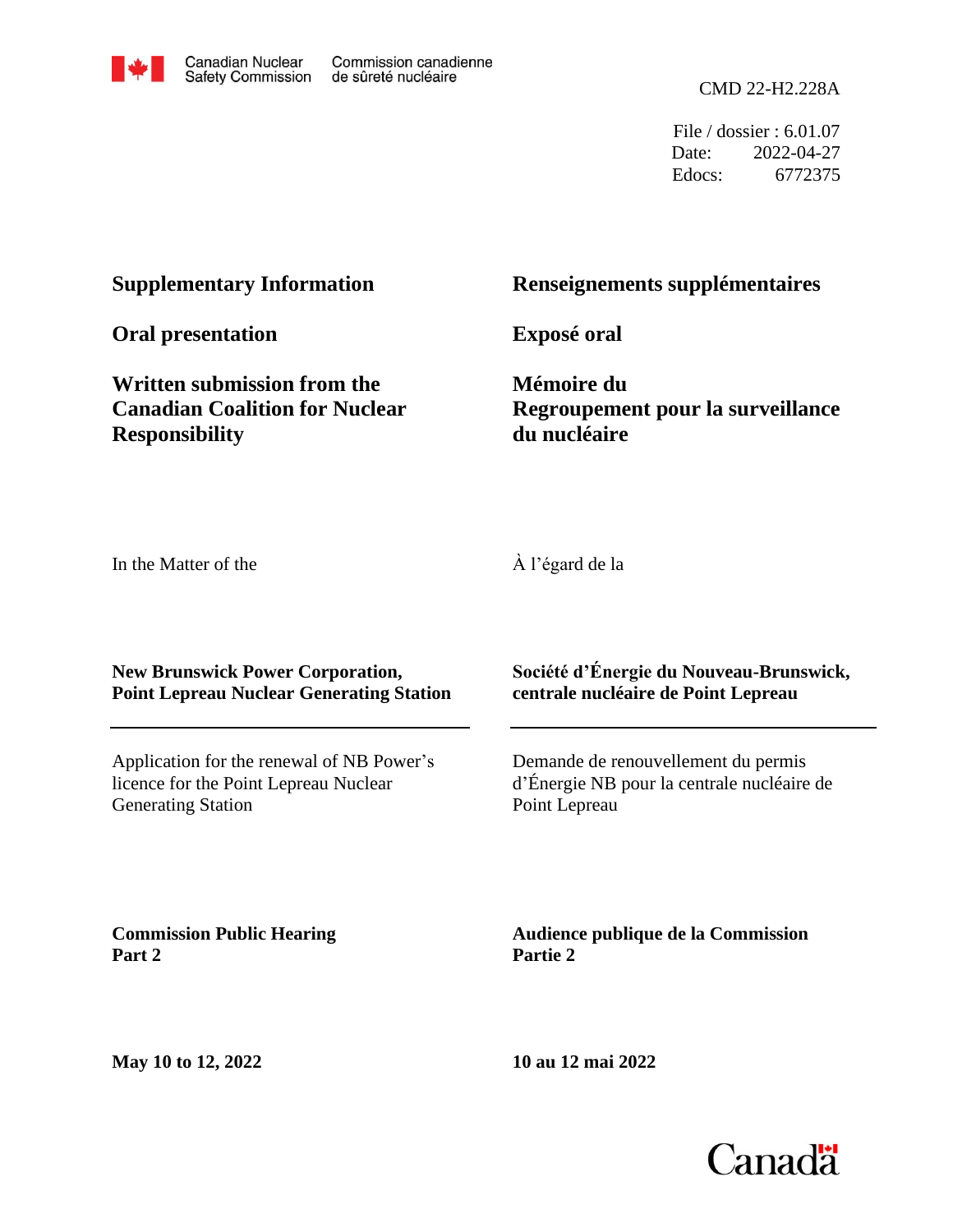To: Canadian Nuclear Safety Commission From: Canadian Coalition for Nuclear Responsibility Date: April 27 2022

Re: **Supplementary submission** on PLNGS Licence renewal

On March 28, 2022, the Canadian Coalition for Nuclear Responsibility (CCNR) filed a written submission related to serious unresolved reactor safety issues and inadequate emergency planning measures in the event of a severe core accident at the Point Lepreau Nuclear Generating Station. In that submission we made three key recommendations:

# *Recommendation 1*

*CCNR recommends that the Commissioners not grant a PROL licence for Point Lepreau for a period of more than 3 years, during which time the Point Lepreau staff and CNSC staff can work together with emergency measures people and first responders to consolidate and improve the off-site emergency plan in accordance with best practice as recommended by the IAEA. This will necessitate close collaboration with appropriate authorities in Nova Scotia and Maine.*

# *Recommendation 2*

*CCNR recommends that the Commission order an independent assessment of the CNSC source term of 100 terabecquerels of cesium-137 following a severe fuel melting accident compared with the IAEA source term of 7,000 terabecquerels of cesium-137.*

# *Recommendation 3*

*CCNR recommends that the Commission not approve a Power Reactor Operating Licence (PROL) for Point Lepreau for a period in excess of three years, and that the Commissioners task the CNSC staff to report back to the Commission on the merits and demerits of the 18 safety enhancements suggested by Dr. Nijhawan at the next relicensing hearing (within 3 years) for the Point Lepreau NGS.*

*ERRATUM: Due to a clerical error, the list of 18 items given in CCNR's March submission and sent to the CNSC was the wrong list! Here is the correct one:*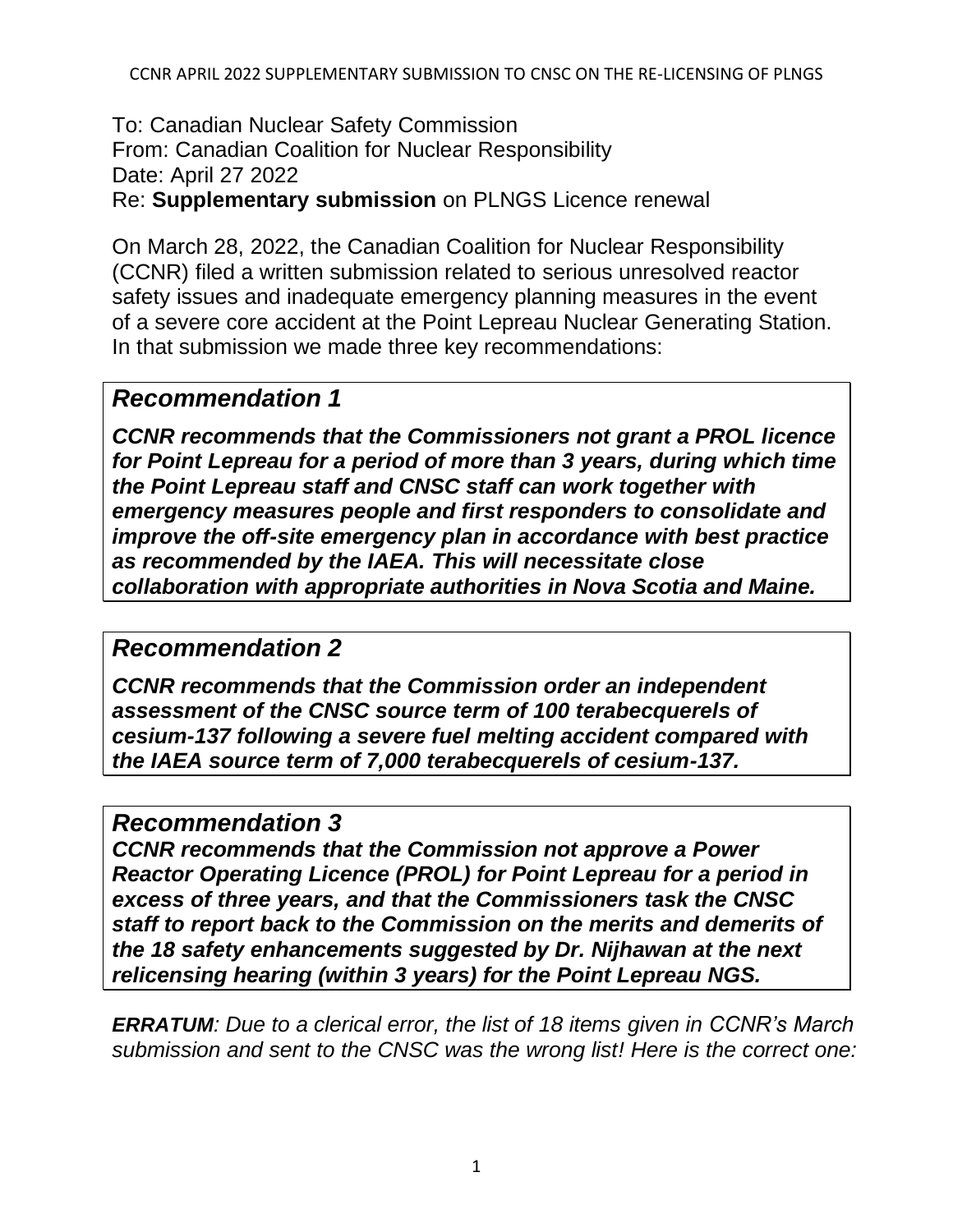CCNR APRIL 2022 SUPPLEMENTARY SUBMISSION TO CNSC ON THE RE-LICENSING OF PLNGS

*Dr. Nijhawan's list is taken from a presentation he put together on October 1 2018. It can be accessed at : [www.ccnr.org/Nijhawan\\_CANSAS\\_2018.pdf](http://www.ccnr.org/Nijhawan_CANSAS_2018.pdf)*

#### *Possible design enhancements to be considered in CANDUs to diminish the likelihood and dampen the consequences of a severe nuclear accident*

*1. Passive makeup of feedwater by steam driven auxiliary feedwater pumps; de-aerator location and control enhancements for automatic provision of coolant to boilers* 

*2. Heat Transport System [HTS] overpressure protection enhancements for avoidance of uncontrolled ruptures* 

*3. High pressure makeup of HTS inventory loss by boiloff; improved reliability of loop isolation – or means for HTS*

*4. Calandria vessel overpressure protection enhancements to prevent accidental voiding; moderator makeup*

*5. Calandria vessel structural design enhancements for retention of core debris* 

*6. Calandria vault overpressure protection enhancements to avoid structural failure* 

*7. Calandria vault heat removal capacity enhancements for retention of debris in CV* 

*8. Containment penetration reinforcement for avoidance of overpressure failures* 

*9. Containment pressure suppression improvements: intelligent dousing, local sprays and external support to coolers* 

*10. Use of containment dousing water pool for core debris heat sink purposes in calandria vault and reactor vault* 

*11. Instrumentation enhancements for detection of important accident parameters* 

*12. Better PARs (Passive Autocatalytic [hydrogen] Recombiners) with alternate heat sinks and modulated recombination*

*13. Improved filtered venting from containment to avoid imminent structural failures* 

*14. Emergency hookups for water and power to critical safety systems (e.g. water makeup to the boilers, reactor cooling system, moderator system, and reactor vault)* 

*15. Improved Class 1 batteries; better definition of anticipated loads over prolonged periods of loss of AC power*

*16. External water makeup to a stranded fuelling machine after a LOCA*

*17. External water makeup and heat removal from the spent fuel bay* 

18. Off-site measurements of releases and correlating them to source terms; development of *tools to predict doses at unmonitored locations*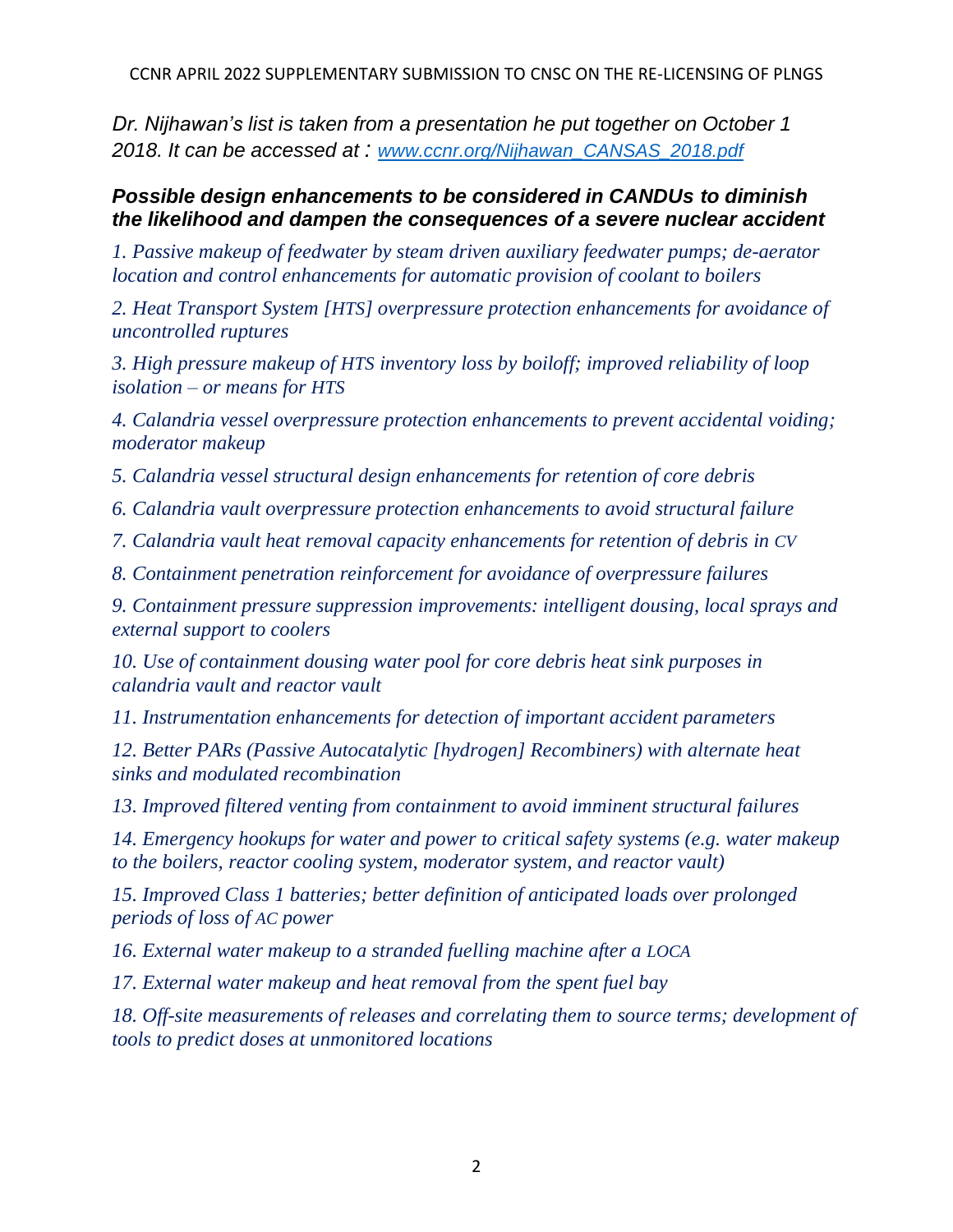# **Inadequate Overpressure Protection**

CCNR has been impressed with the writings of Dr. Nijhawan on issues bearing on severe accidents in CANDU reactors, and we are convinced that all of them are worth careful and detailed examination. As an example, we call the Commissioners' attention to item #2: overpressure protection to prevent uncontrolled ruptures in the primary heat transport system.

Since our submission was filed in March, it has become clear to us that the Point Lepreau reactor is not equipped with an adequate pressure relief system in the event of a severe overpresssurization of the primary heat transport system (HTS). This is what Dr. Nijhawan's second item refers to.

In other words, a reactor accident that causes sustained overpressurization of the HTS will lead to a rupture in the primary heat transport system due to the plant's inability to relieve that pressure. Such a rupture will make it impossible to remove the radioactive decay heat rapidly enough to prevent severe core damage, resulting in massive radioactive releases into the reactor building – through the ruptured pipes – and into the environment.

### **This is such a serious shortcoming that the reactor should not be allowed to operate at all until the necessary large pressure relief valves are installed. The existing valves are too small; they are unequal to the task of keeping the pressure in the HTS no more than 10 to 20 percent above the design pressure, as stipulated by the American Society of Mechanical Engineers (ASME) recommendations.**

To be specific, it is well known that immediately after shutdown, the radioactive "decay heat" generated by the irradiated nuclear fuel in the core of the reactor is about 7 percent of full power heat – that is, close to 7 percent of 1800 megawatts of heat, which is 126 megawatts of heat. After two hours, the decay heat has dropped to about 20 megawatts of heat.

However, in the absence of other heat sinks (in the case of boiler dryout), the existing valves in the HTS of the Point Lepreau reactor – known as the "Degasser Condenser Relief Valves" (DCRVs) – are only able to remove about 4 megawatts of that 20 megawatts of heat that is being produced by radioactive decay, even two hours into the accident situation. Those valves are simply too small to do the job of removing all that surplus heat. This of course guarantees that there will be overheating of the fuel, overpressure of the HTS, and a rupture somewhere in the HTS.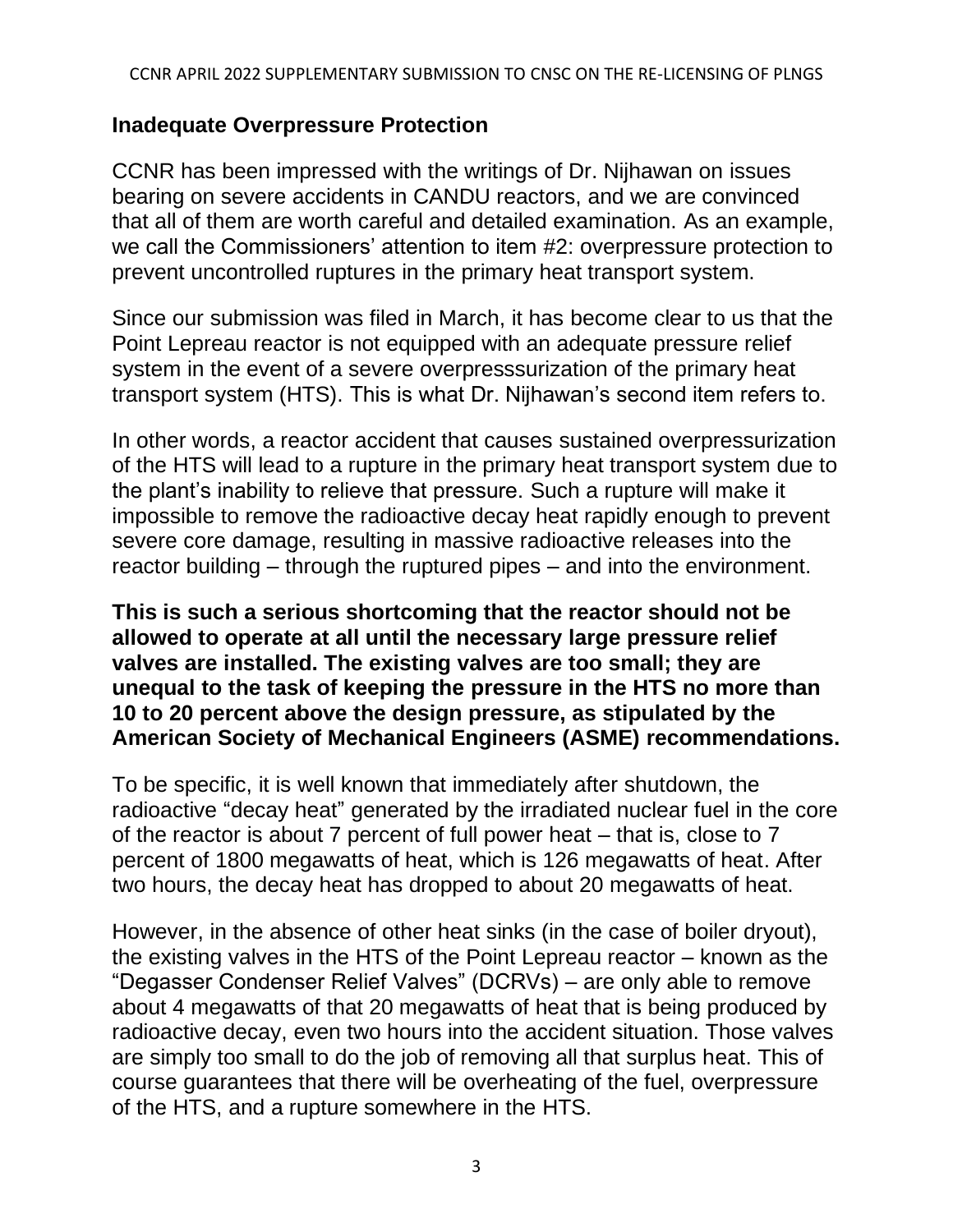So where will the system rupture? During the refurbishment of the reactor core, the pressure tubes and calandria tubes have all been replaced. But the Lepreau steam generators have not been replaced. Accordingly, it may well be that any ruptures in the primary cooling system due to overpressurization will occur at the "weakest link" in the chain – inside the aging steam generators.

Of course, overpressure rupture in the steam generators coupled with severe core damage would lead to uncontrolled atmospheric releases of radioactivity. The feedwater that passes through those same steam generators will carry the fission products and other radionuclides from the damaged core outside the containment boundary of the reactor, bypassing the normal filtering mechanisms.

Alternatively, if the ruptures were to take place in the core itself, due to bursting pressure tubes, the sudden pressurization of the calandria could have a devastating impact. The calandria vessel and the reactor vault are not designed to withstand such violent overpressurization. It is known that the reactor vault at Point Lepreau is already leaking, and has been leaking for many years now, so the integrity of the reactor vault subjected to such an unusual stress cannot be taken for granted.

The requirement for overpressure protection of the heat transport system is not peculiar to any particular reactor design, it depends only on the heat generated in the primary heat transport system. It is a fact that every other non-CANDU reactor in the western world has a much greater capacity to relieve pressure than the Point Lepreau reactor has, being equipped with much larger pressure relief valves. We are talking about an orders-ofmagnitude difference here: two, or even more, orders of magnitude.

## **Until much larger and more effective relief valves are installed in the Point Lepreau reactor's primary heat transport system, no operating licence should be granted by the CNSC Commissioners.**

The regulator's primary concern must continue to be the health and safety of Canadians and the environment. In our view, it would be unconscionable for CNSC to grant a Power Reactor Operating Licence (PROL) to Point Lepreau NGS knowing that the reactor has inadequate protectrion against HTS rupture caused by an accidental overpressurization of the system.